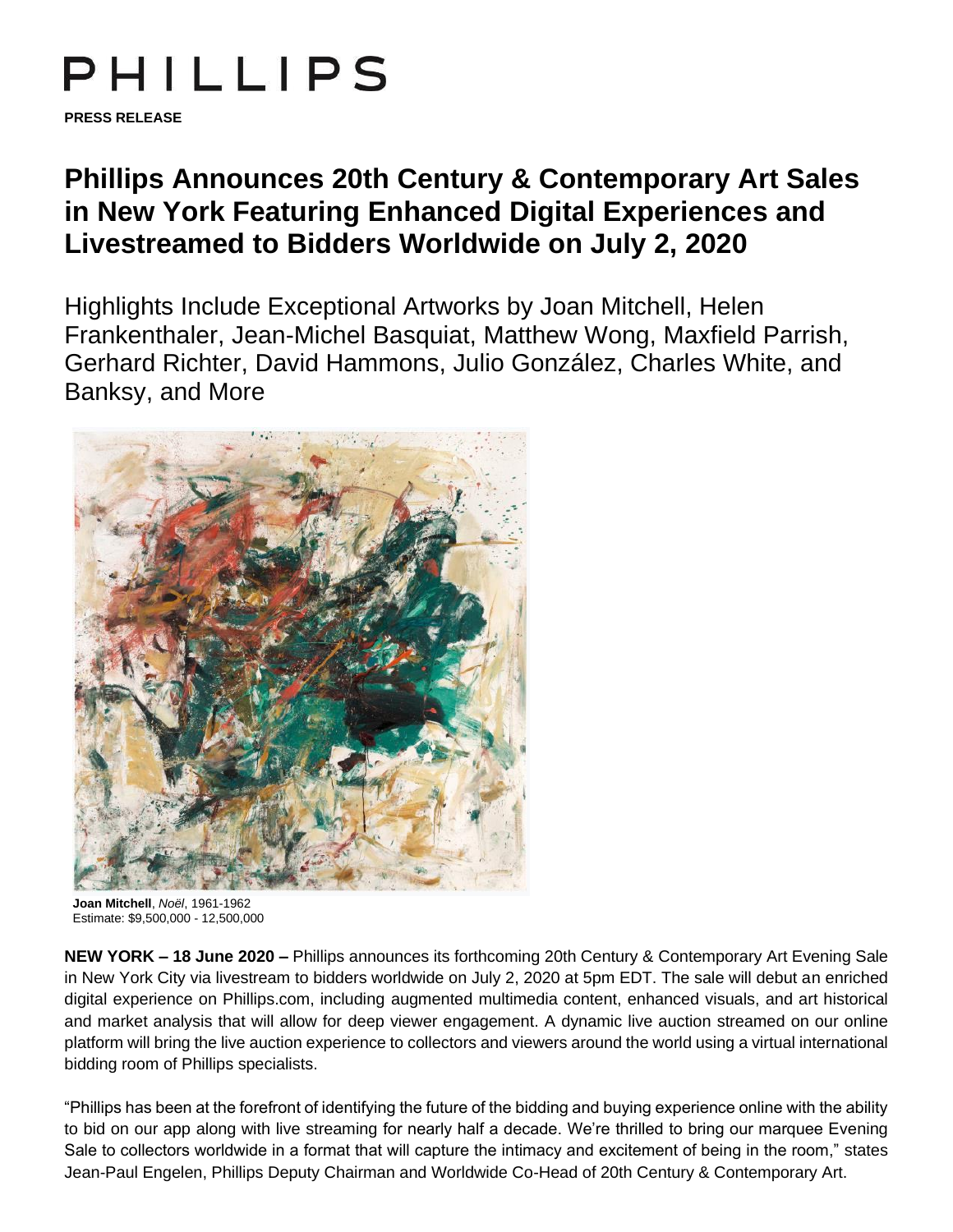

**Jean-Michel Basquiat** *Victor 25448,* 1987 Valued at \$10 million

Featuring more than 20 lots, the sale includes works by artists highly sought after in today's market including Joan Mitchell, Helen Frankenthaler, Gerhard Richter, Jean-Michel Basquiat, Matthew Wong, David Hammons, Amoako Boafo, Albert Oehlen, Lucas Arruda, Christina Quarles, Charles White, Banksy, KAWS and others.

"The works presented in our 20th Century & Contemporary Sale mark the bellwether of the art market today, featuring artists who have demonstrated collector demand across the globe with a focus on African American, female, and cutting-edge contemporary artists," states Robert Manley, Phillips Deputy Chairman and Worldwide Co-Head of 20th Century & Contemporary Art.

# Evening Sale Highlights

Two superlative works by artists of the 20th century include Joan Mitchell's *Noël* and Helen Frankenthaler's *Head of the Meadow.* An exceptional 1994 painting by Gerhard Richter hails from the height of his abstract period coincides with the highly regarded retrospective currently at the Met Breuer, *Gerhard Richter: Painting After All*.

Following the house's stellar result for Jean-Michel Basquiat's *Flexible,* which sold for more than \$43million in 2018 more than doubling the pre-sale low estimate of \$20 million, Phillips will offer an impressive work executed in 1987, just one year before his untimely death. Last offered publicly more than a decade ago, *Victor 25448* captures the singular coalescence of text and imagery that is a hallmark of the artist's celebrated practice.

An Old Master replica tagged with a stenciled monkey guzzling gasoline from a child's juice box represents a significant work by master-interventionist Banksy to come to auction this season from his *Crude Oil* series. Fellow disruptor KAWS is represented with a large-scale early Companion painting from 2000.

On the heels of Phillips' strong debut offering of American art in the 20th Century & Contemporary Sales with Norman Rockwell's *Before the Shot* in November 2019, marking the first time the artist was ever included in a 20th Century and Contemporary Evening Sale and achieving a price of \$4.7 million, this sale will offer a rare, never publicly-seen painting by Maxfield Parrish. *Humpty Dumpty*, 1921, hailing from The du Pont Family, captures the technical prowess and imagery which hovers between popular kitsch and surreal that has cemented the artist's position as the "Grand Pop" of American Pop Art by *Time* magazine.

Phillips is delighted to continue to debut artists with significant primary market following to auction. This season the sale will feature a painting by Matthew Wong, the self-taught artist known for this interior scenes and landscape depictions, marking one of the first paintings by Wong offered in an Evening Sale context. Other contemporary artists debuting this season include Otis Kwame Kye Quaicoe and Robert Nava.



**Maxfield Parrish** *Humpty Dumpty*, 1921 Estimate: \$400,000 - 600,000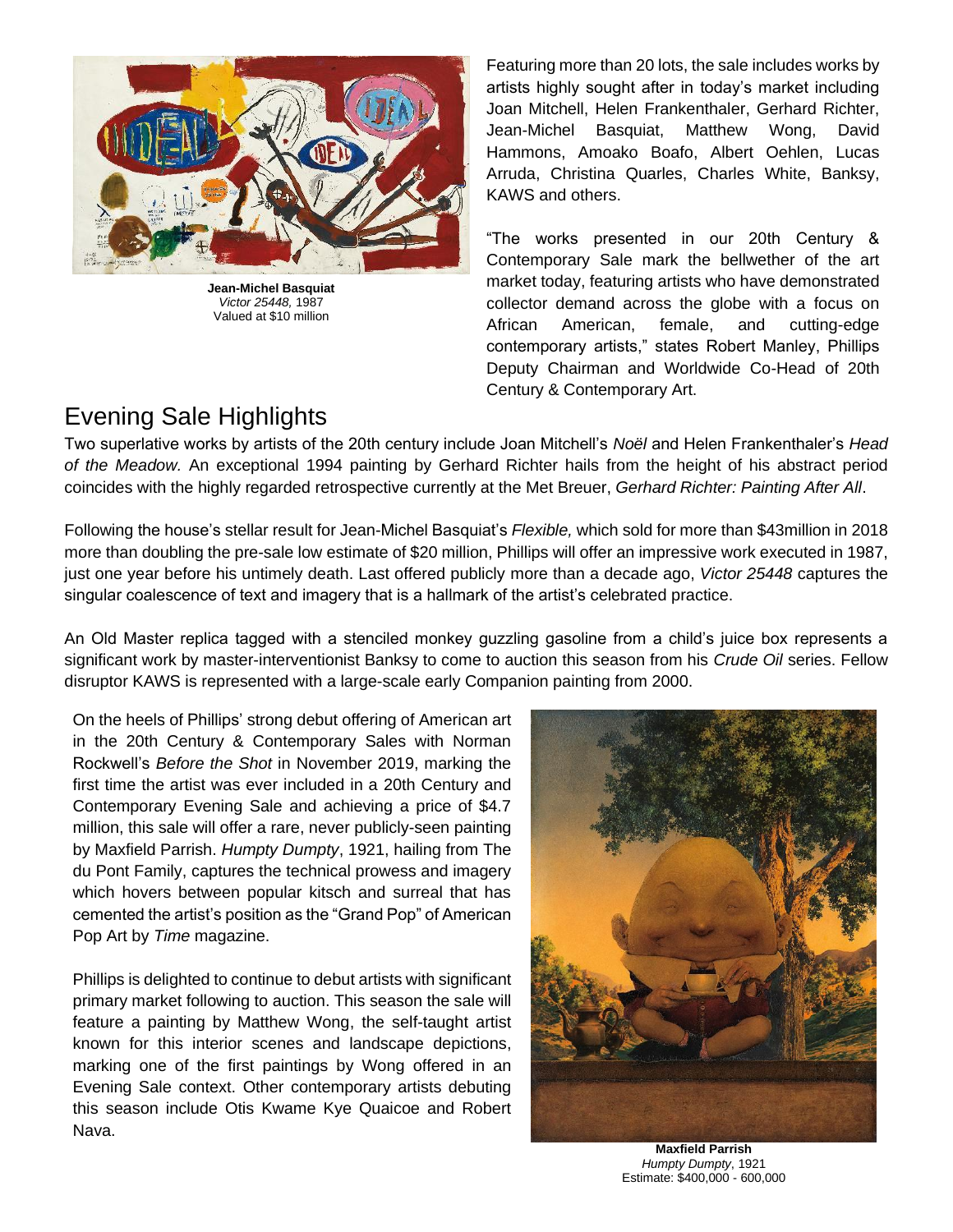Charles White's *Sometimes I Feel Like a Motherless Child* from 1958, painted shortly after the artist moved to Los Angeles where he became an important teacher and mentor for African American artists at Otis College of Art and Design. Taking its title from an African American spiritual, which regained popularity in the civil rights movement, the work is a significant example of his signature draftsmanship utilizing ink wash in color. With an estimate of \$700,000 – \$1,000,000, the work is poised to make a world record for the artist in this medium.

David Hammons' *Untitled (Jordan begins his 8th season as no. 1)* from 1991 transforms a copy of the Amsterdam News from November 2, 1991 into a work of contemporary realism.

Phillips is pleased to continue to bring to market works by artists for which we have achieved world record results across our sales globally. The sale includes a painting Lucas Arruda whose world record was achieved at Phillips London in February 2020, realizing a price of £300,000, as well as a painting by Christina Quarles for whom we achieved the world record this past November 2019, \$275,000, more than five times the low estimate of \$50,000, after debuting the artist in a Phillips' Day Sale New York November 2018. In addition, the sale will feature a work by Amoako Boafo, whose world record was achieved at Phillips London in February 2020 with his auction debut *The Lemon Bathing Suit*, which achieved a price of £675,000 more than twenty times its low estimate of £30,000.

Francis Picabia's 1941-42 *Portrait de Femme* hails from a late period in the artist's career devoted to painting pin-ups, which have gone on to have a significant influence on contemporary artists working today including John Currin and David Salle.



**Matthew Wong** *Mood Room*, 2018 Estimate: \$60,000 – 80,000



**Charles White** *Sometimes I Feel Like a Motherless Child*, 1958 Estimate: \$700,000 – 1,000,000

Julio González's bronze sculpture, *L'arlequin / Pierrot ou Colombine* represents his pioneering practice in light of his collaborative work with Pablo Picasso.



**Christina Quarles**, *Placed*, 2017 Estimate: \$70,000 - 100,000



**Banksy**, *Monkey Poison,* 2004 Estimate: \$1,800,000-2,500,000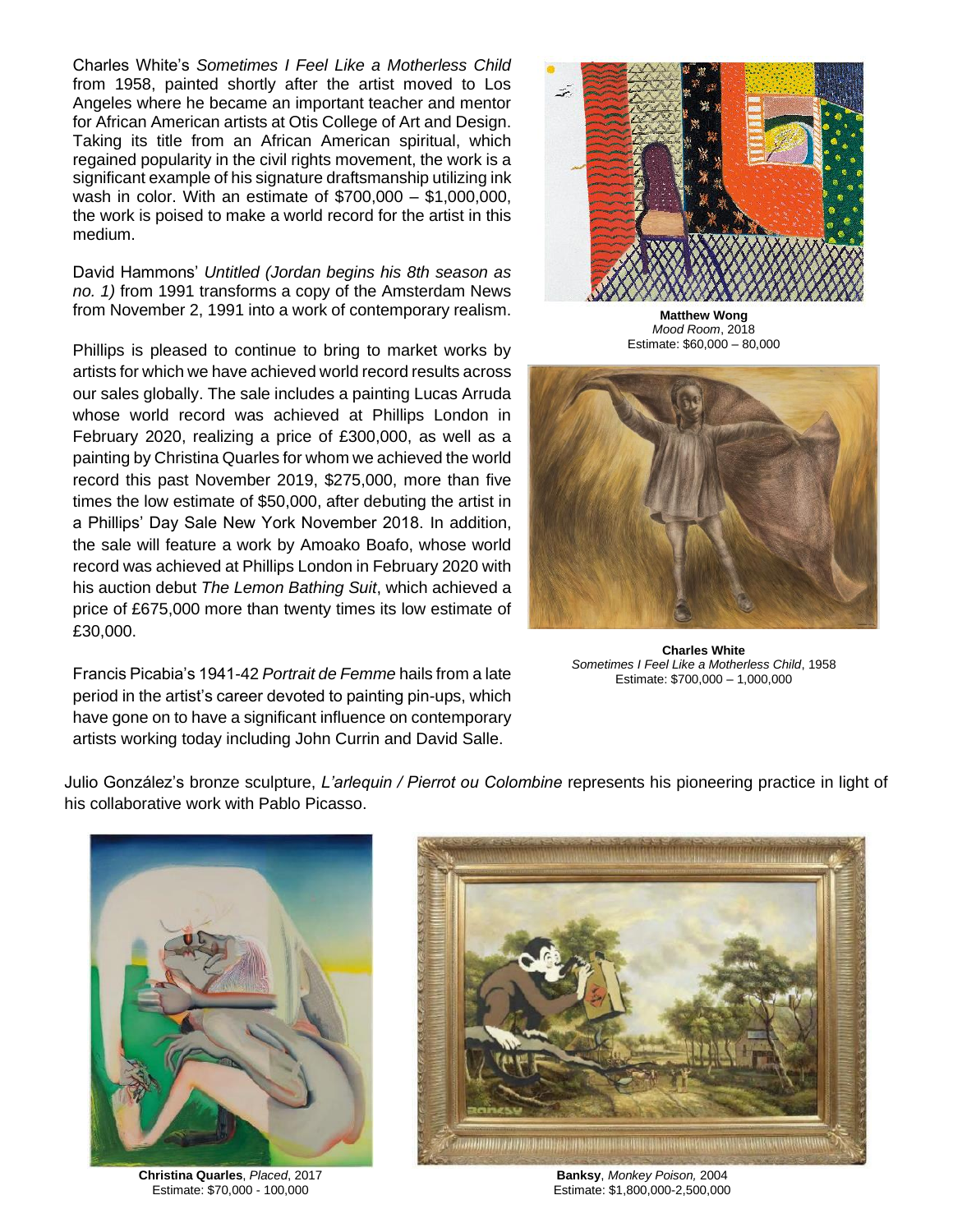# Day Sale Highlights

Phillips 20th Century & Contemporary Art Day Sale will be livestreamed to bidders worldwide on July 2 across two sessions, starting at 11am EDT and later at 2pm EDT. The sale will champion numerous artists from the 20th and 21st centuries, featuring more than 170 lots across both sessions.

Leading the Morning Session is John Chamberlain's monumental *Pure Drop*, 1983, from the artist's *Giraffe* series. *Pure Drop* exemplifies Chamberlain's novel sandblasting technique, which began to define his oeuvre after his move to Florida in the early 1980s. Also featured in the sale is a remarkable landscape painting from 1995 by Cuban artist Tomas Sánchez, *Meditador,* its title referring to Sánchez's conception of landscape playing a meditative role between man and nature. Another top lot is Kenneth Noland's *Resect*, 1979, one of the artist's renowned asymmetrically shaped canvases. Other notable works include sculptures by Anne Truitt and Joseph Cornell, and two works by Henri Laurens, culminating the selection of works from the Collection of Florence Knoll Bassett, which have been offered across Phillips' 20<sup>th</sup> Century & Contemporary Art & Design Sales over the past year.



**Noah Davis** *100 Years of Entertainment 1-5,* 2008 Estimate: \$120,000-180,000

The Afternoon Session will feature works by important contemporary artists, including Jonathan Lyndon Chase, Matthew Wong, Amoako Boafo and Noah Davis—notably Davis's *100 Years of Entertainment 1-5*, 2008, which exemplifies the abstracted figuration for which the artist is known. This comes to auction on the heels of a new world auction record for the artist, set this past March at Phillips, with a painting selling for \$400,000, over six times its low estimate. Another highlight will be Vivian Springford's *Untitled (Tanzania Series)*, 1972, the first work by the artist to be offered at Phillips. While an active figure in the New York art scene from the 1950s to the 1970s, Springford withdrew from the public eye until her work was rediscovered in the late 1990s just before her death, and more recently shown at Almine Rech Gallery in New York in 2018. The sale will also include John Baldessari's *Double Bill (Part 2): …and Ernst*, 2012—a quintessential example of Baldessari's unmistakable semiotic wordplay—from the Collection of Blake Byrne, Los Angeles.



... AND ERNST

**John Baldessari** *Double Bill (Part 2): ...and Ernst,* 2012 Estimate: \$200,000-300,000



**John Chamberlain** *Pure Drop,* 1983 Estimate: \$600,000-800,000



**Vivian Springford** *Untitled (Tanzania Series),* 1972 Estimate: \$60,000-80,000